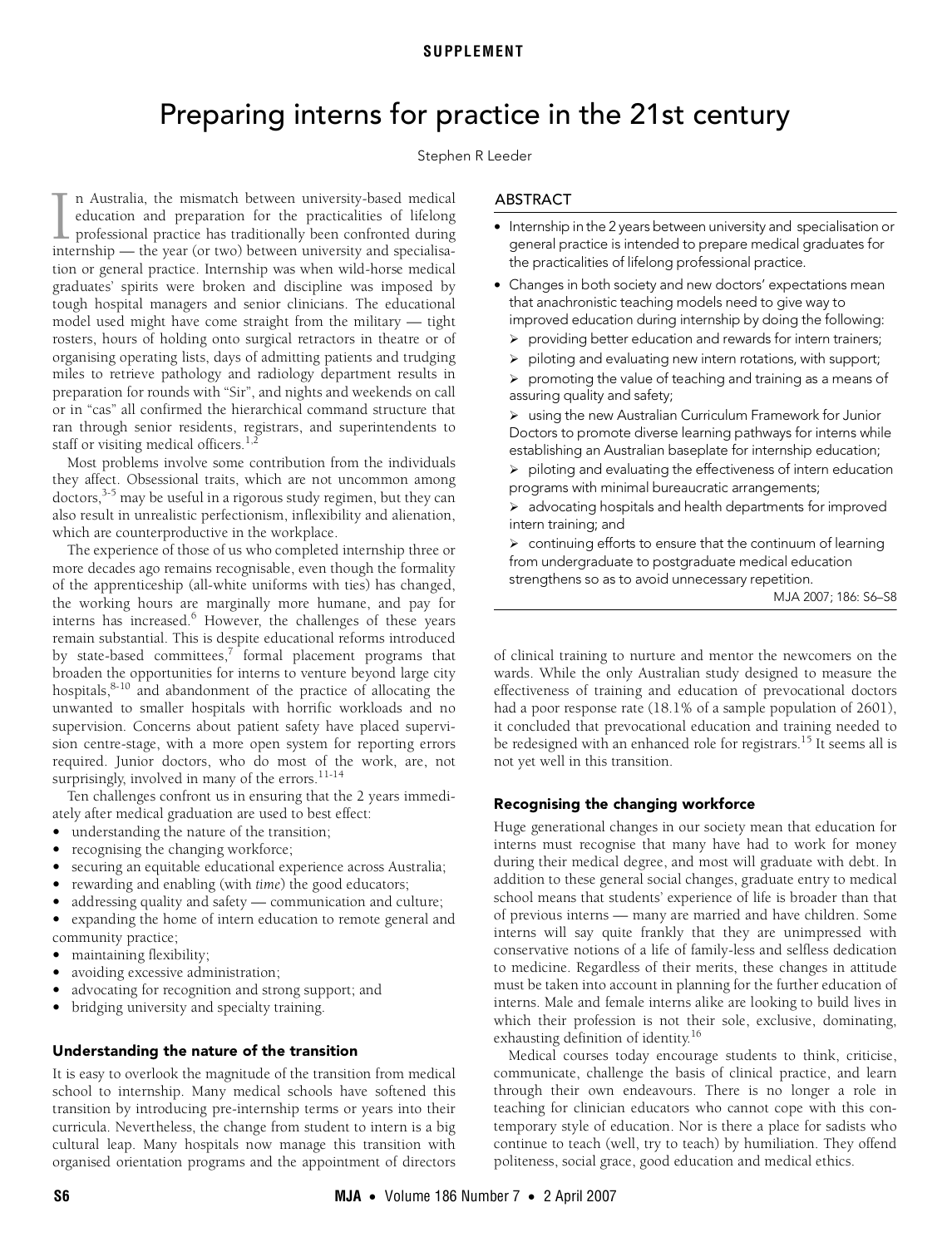#### Securing an equitable educational experience across Australia

Most interns and residents are allocated to urban hospitals, which is not surprising as most Australians live in cities. Targeted programs have been introduced to allow interns to spend some of their training time out of the major cities. In New South Wales, hospitals are able to directly recruit doctors who want to live and work in a rural environment. More may well be possible with a bit of imagination. Rotating interns among various hospitals ensures a more equitable spread of training. This has had good and bad consequences. Even when things work well, the smaller hospitals feel, understandably, that they form no substantial links with the interns — certainly nothing like the links formed in large city hospitals where interns spend much more time. This is why we should encourage programs that seek to match rural hospitals with doctors wanting to work in them for longer periods.

## Rewarding and enabling (with time) the good educators

Public hospitals labour under pressures that include ever tighter managerialism and seemingly fewer resources to meet growing demand. Everything is clamped down. Hospital specialists have been told to limit their teaching and research hours even further. If they teach, they may be expected to make up lost time by working longer hours providing clinical services. In Victoria, universities will soon pay hospitals for providing access to the wards for medical students. So, all Australian universities may soon also be forced to pay clinicians adequately for teaching medical students, because constrained health services increasingly do not recognise teaching as part of their core business. It is reassuring, therefore, to read in the recently published NSW State Plan that the government proposes to "design new clinical and support roles to allow the health system to more responsively meet the changing health needs of the community". We can hope that this extends to flexible intern training. $17$ 

One further way of rewarding teachers, discussed below, is to link the education of students, interns and specialists-in-training so that teachers do not have to give the same lecture or tutorial three times, to everyone's excruciating boredom.

## Addressing quality and safety — communication and culture

One area where the training of interns may make economic sense to hospitals, both public and private, is in the cost of medical errors.

Errors, like waiting lists, are highly politically sensitive phenomena. An excellent way to begin to reduce error is to ensure that interns are adequately supervised, and that medical errors are treated as problems in which many players are involved, and in which multiple structural remedies are needed to avoid repetition. Intern education is an important component of risk management, and this may be sufficient reason for health service providers to continue to support it financially.

Hospitals, interested in minimising their exposure to prosecution and ministerial fury, have put in place mechanisms for early detection of incipient clinical errors and ways whereby, through astute supervision, errors can be corrected before they become clinically significant, and interns can learn to avoid similar mistakes in the future. These risk-minimisation strategies (including "smart" information technology [IT] systems) can double as intern

education to some extent, and may be one way whereby intern education could continue to be supported by the health system.

## Expanding the home of intern education to remote general and community practice

Modern IT and communication systems have enabled interns to receive training in remote general and community practice and still receive good quality mentoring and supervision. The expansion of education of medical students to rural and remote Australia has been remarkably successful. Students speak positively about the clinical substance of learning in these settings and the personal attention paid to them by clinical staff. Links between intern training and general practice have already been established in many places.

With the increased numbers of medical schools and the need for more places for clinical training at all levels of medical education, an expanded home for intern education that is quality assured and appropriately supported that extends beyond our big cities is being discussed.

Expanding medical education into private hospitals may also be necessary as the number of medical students increases in response to medical workforce policy changes. However, a decade of talk has seen little progress in the extension of specialist training into the private sector, and there are few specialist trainees working full-time in not-for-profit hospitals and almost none in for-profit hospitals. Recent discussion has focused on having advanced trainees in private hospitals, but that experience would be less valuable for interns. Private hospitals need major changes in governance before they can offer good intern experience.

## Maintaining flexibility

There is a lot to learn if one is to be a specialist, and training programs are long. The length of training programs may be partly the result of growing expectations placed on trainees. Many specialist trainees complain that 30% of their ordinary working week is spent on activities with little or no clinical or educational value. The Australian Medical Council (AMC) should be more active in seeking reduction in program length through its accreditation of specialist training programs. In an effort to reduce the incredibly long training for specialty practice, it is reasonable to ask why the internship should be the same for all doctors. Why should it not be vocationally adjusted? The issue of early streaming deserves closer examination.

## Avoiding excessive administration

One of the unfortunate corollaries of the current focus on the intern years is that the interest will spawn a bureaucracy — forms to fill in, logbooks to keep, records to maintain. Implementing and managing the national curricula for postgraduate years 1 and 2, establishing the criteria to be used by assessors, tracking interns as they move through the system, collating intern and hospital satisfaction questionnaires, and so forth will all require administration. Some of this will be important and necessary, some will not. It is important that the administrative arrangements for intern training be kept mean and lean, and if something is working, that it be left alone without trying to capture it on a computer file. Interns and their supervisors already complain about administrivia.